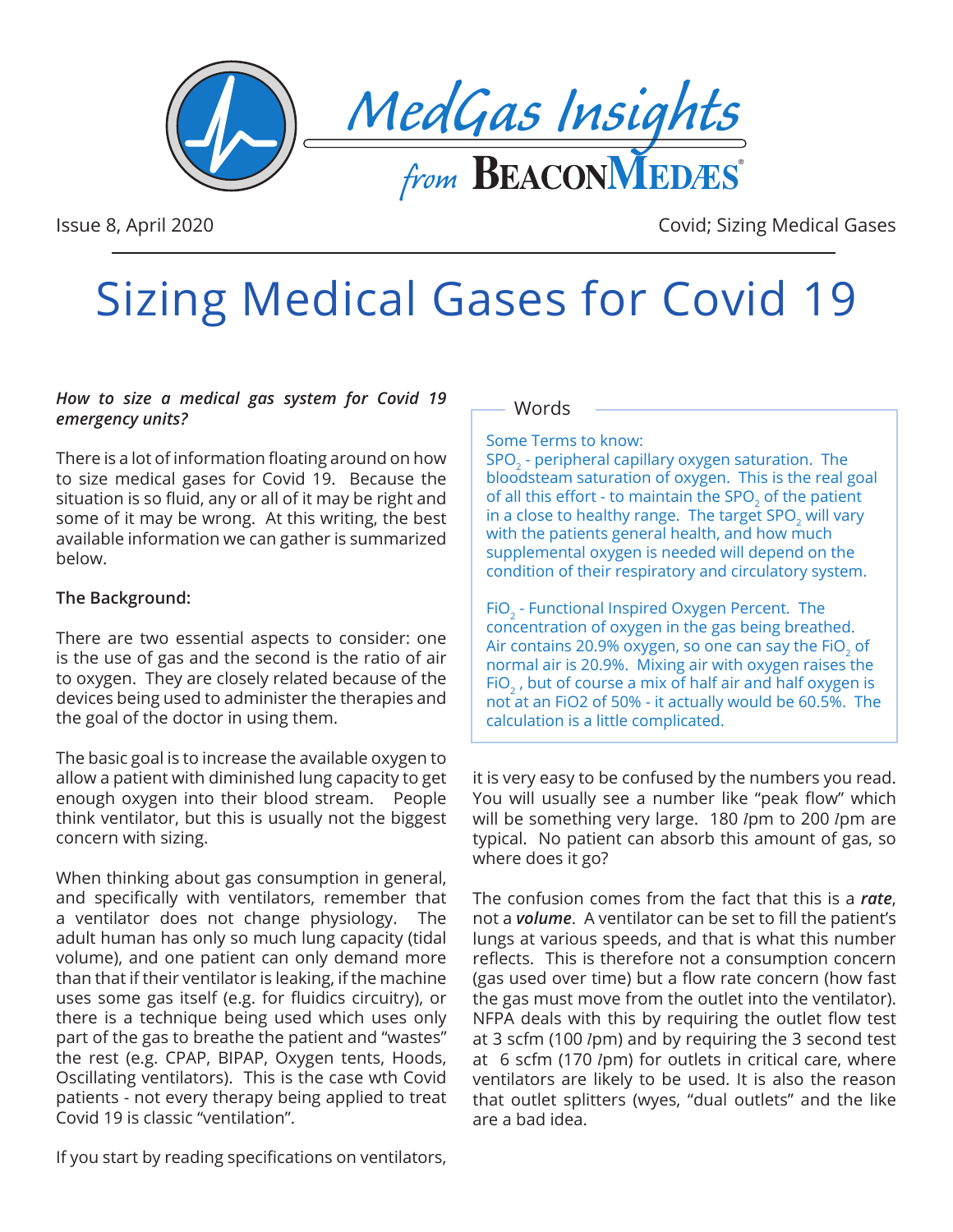Using a standard ventilator the consumption of gas will closely approximate the patient's minute volume (the amount of gas they breathe in over a minute's time, about 8  $l$ pm for a typical adult). The above applies to *invasive* ventilator t e c h n i q u e s (ventilation using an endotracheal tube). There are some noninvasive therapies being used which can draw extravagant quantities of gas, and

| Detail 2.1                                                                      |               |                  |                   |                                   |  |
|---------------------------------------------------------------------------------|---------------|------------------|-------------------|-----------------------------------|--|
| <b>Estimates for Gas Consumption</b>                                            |               |                  |                   |                                   |  |
| Therapy                                                                         | Total<br>gas  | FiO <sub>2</sub> | 0,<br>Consumption | <b>Medical Air</b><br>Consumption |  |
| Masks / standard nasal<br>cannula                                               | 8 lpm         | 30%              | 0.9               | 7.1                               |  |
| Reservoir masks and venturi<br>masks                                            | $15$ $1$ pm   | 30 - 50%         | $1.7 - 5.5$       | $13.3 - 9.4$                      |  |
| Standard invasive ventilation<br>(e.g. ICU vents) (except<br>oscillating vents) | 12 $l$ pm     | 50%              | 4.4               | 7.6                               |  |
| Noninvasive high flow (e.g.<br>HFNC)                                            | 50 <i>lpm</i> | 60%              | 24.7              | 25.3                              |  |
| High frequency oscillating<br>ventilators                                       | 80 lpm        | 50%              | 50.6              | 29.4                              |  |
| Noninvasive other devices                                                       | 120 /pm       | 60%              | 59.3              | 60.7                              |  |

one specific ventilator technique. These are actually the worrisome uses.

These therapies are more usually associated with CPAP (Continuous Positive Pressure Airway Pressure). The concept is to ensure that the atmosphere the patient breathes is both enriched with oxygen (50% FiO<sub>2</sub> is the typical goal) and at a slight positive pressure. Some versions also act to continuously flush any "old gas" (i.e.  $CO<sub>2</sub>$ ) being exhaled to prevent rebreathing and increase the patient's uptake of oxygen. This flushing is done with massive flows of gas. These devices can run 50 lpm with extremes up to 120 *I*pm. Such devices include High Flow Nasal Cannulas and CPAP hoods.

One last device needs to be understood. These are the High Frequency Oscillating ventilators. These do invasively what the CPAP machine does noninvasively, and flushes the lung at a very high rate, trying to ensure that the maximum oxygen exchange can occur inside the lung and that as much as possible of the lung is available for gas exchange. Think hyperventilation - small breaths, fast rate. They are very "inefficient" in that they use a massive amount of fresh gas. These devices can consume up to 80 lpm.

With any of the very high flow devices, there actually is a concern that all that vented gas will spray the virus into the atmosphere. Therefore the use of these high flow techniques is sometimes discouraged, but of course the medical people will do what they must.

Reported experience around the world indicates one other grim reality - the less prepared or worse equipped the facility, the more likely the demand will run high. Medical people will resort to any available solution when they don't have the "correct" answer, and these expedients tend to result in very extreme demands on the systems.

#### **Actions:**

What does this mean for sizing? It is unrealistic to simply apply a worst case 120  $l$ pm number, and if we did use that number, the systems might fail to operate at lower usages.

| Detail 2.2       |      |  |  |
|------------------|------|--|--|
| Medical air to   |      |  |  |
| Oxygen Ratio     |      |  |  |
| FiO <sub>2</sub> | Air  |  |  |
| 20.9             | 1    |  |  |
| 30               | 7.7  |  |  |
| 40               | 3.2  |  |  |
| 50               | 1.7  |  |  |
| 60               | 1    |  |  |
| 70               | 0.62 |  |  |
| 80               | .35  |  |  |
| 90               | .15  |  |  |
| 100<br>Ω         |      |  |  |

A bit more science needs to be applied.

If the information is available, Detail 2.1 should be used for estimation.

**If the required information for Detail 2.1 is simply not available, a blanket estimate of 45 lpm per**  moderate acuity patient, at a 50% FiO<sub>2</sub> seems to **be the nearest approach to a consensus value as is available. This means 28** l**pm (1 scfm) of air and 16.5**  l**pm (0.58 scfm) per patient for oxygen.** 

These numbers are appropriate for source sizing and main line sizing, where demand averaging will occur. However, they should NOT be used for pipe sizing in zones, as it is entirely possible to have whole units with the sickest patients and the heaviest demand concentrated in a single zone.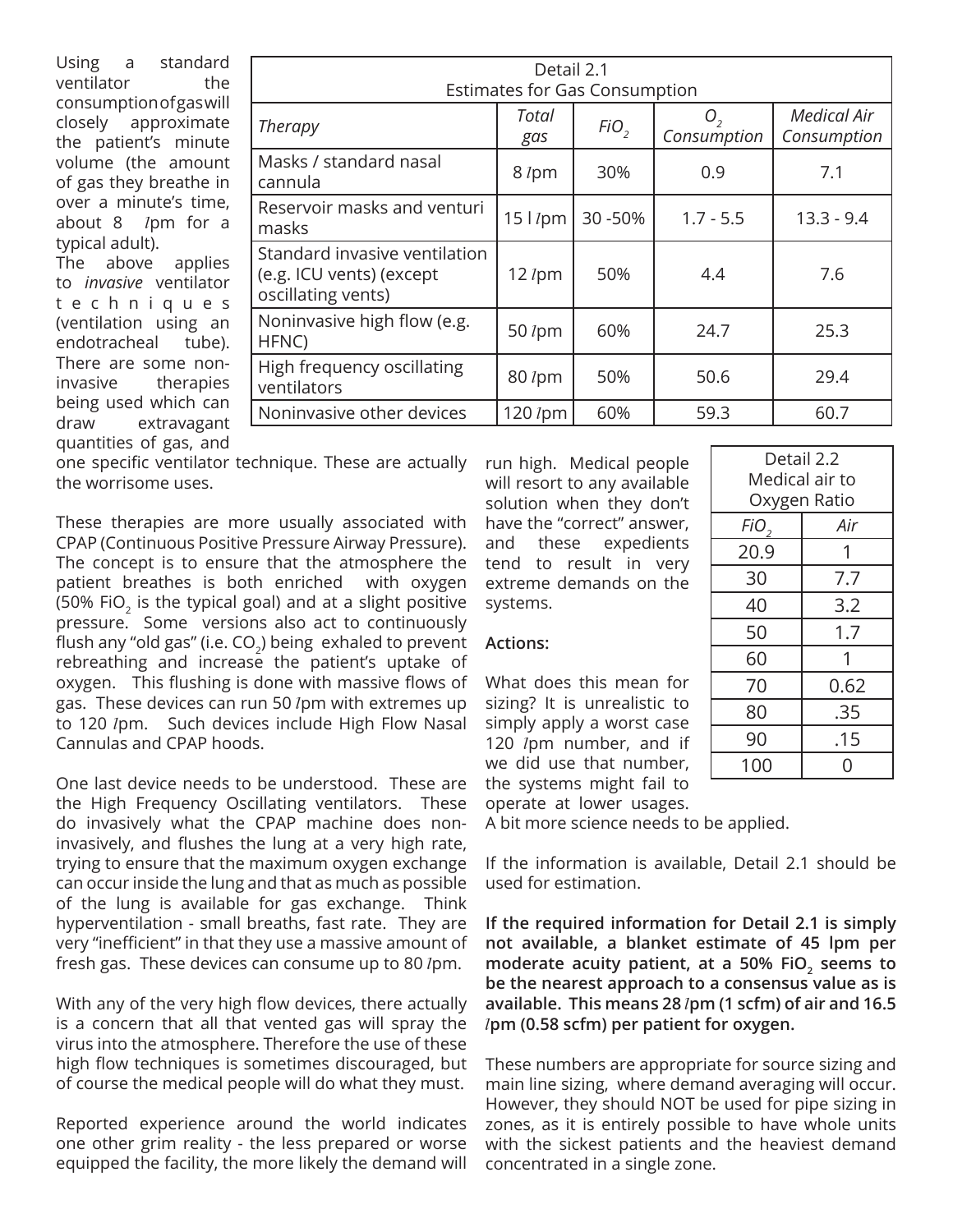Pipe sizing for zones can use the worst case numbers. While 120 l lpm is certainly extreme, 50 lpm is not an unreasonable number to use per patient. Yes: piping will get large (we traditionally have used 10  $l$ pm per patient for oxygen and 25 lpm for medical air). *Assessing what you already have :* 

#### **The Background:**

The urgent questions usually present in the form: "I have a compressor plant capable of X scfm, how many patients can I serve?"

"Can my main line handle the flow?"

"Are our vaporizers big enough?"

"How many ventilators can I put on a zone?"

Experience has shown that the oxygen systems generally are struggling more than the air. There are many more variables with oxygen: the amount of liquid or cylinders in place, the ability of the supplier to get more (oxygen suppliers in some places have been bumping against their maximum production capacity), ancillary equipment (liquid oxygen vaporization capability, regulator capacity) and smaller initial sizings (typical historic oxygen sizing is based on 10-20 *lpm per patient, air is usually 25 lpm* per patient).

The following worksheet is a summary for quick estimation purposes of the factors in play.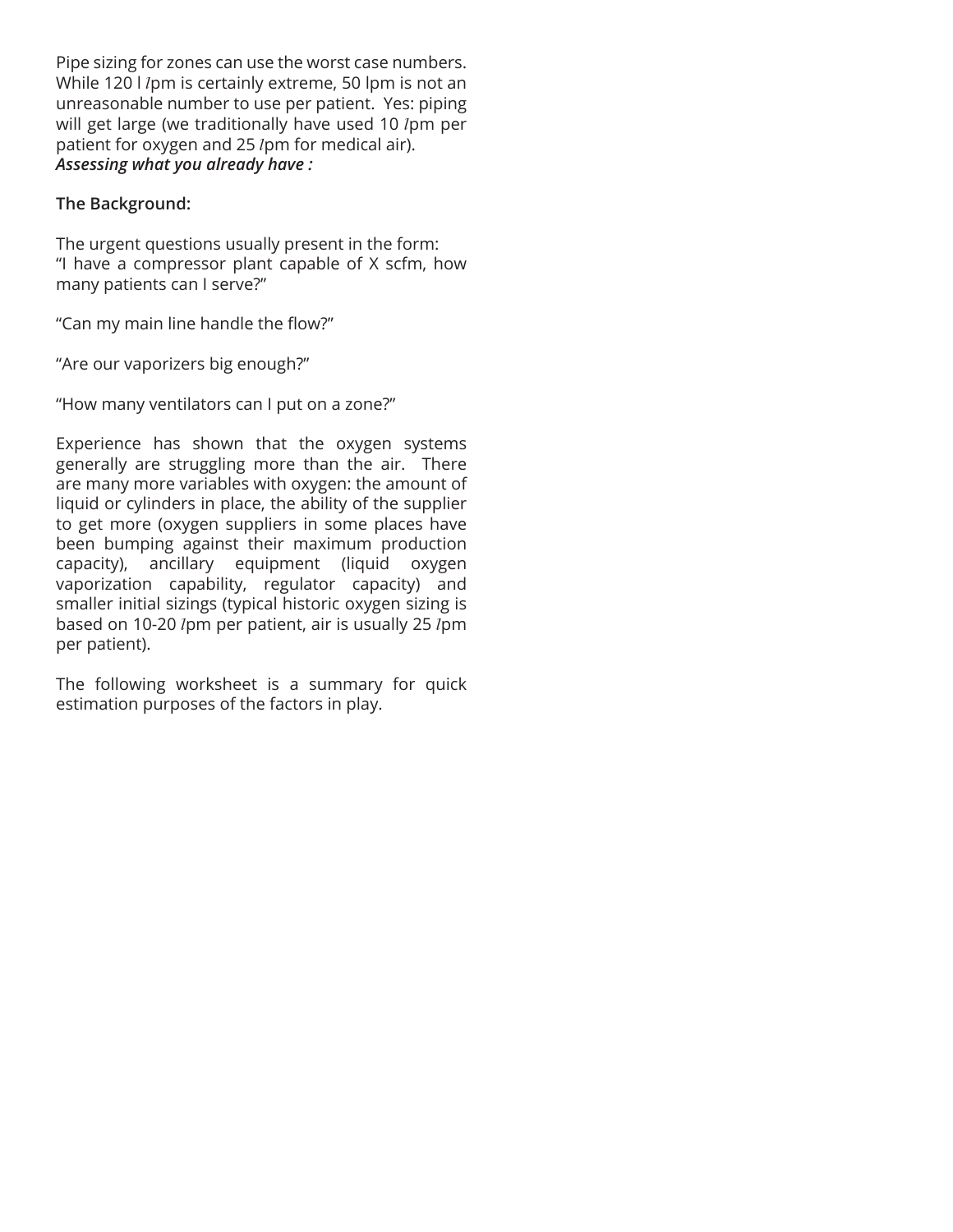# **Assessment Worksheet**

AU is *Assessed Usage* (from Detail 2.1). EU is *Estimated Usage* from the rule of thumb estimate.

#### **Sources: Oxygen Cylinder Manifold**

### *Time*

( $\qquad$  # Cylinders *(one side)*  $*$  6800 *l*/cylinder) ÷  $\qquad$  *l* A.U. OR (E.U. x # patients) = minutes between manifold changes.

## *Flow*

\_\_\_\_\_\_\_ l Manifold maximum flow rate *(from manufacturer)* ÷ AU OR (EU x # patients)

# **Oxygen Container Manifold**

### *Time*

 $f$  # containers *(primary side)* \* 192,600 *l/*container) ÷ \_\_\_\_\_\_\_ *l* A.U. <u>OR</u> (E.U. x # patients) = minutes between manifold changes.

### *Flow*

\_\_\_\_\_\_ l Manifold maximum flow rate *(from manufacturer)* ÷ AU OR (EU x # patients) = number of patients servable. *(if using AU, compare to the assumed number used for that calculation. Use lower number)* and also check:

\_\_\_\_\_\_\_\_ l/min Vaporizer capacity *(from manufacturer, applying any correction factors)* OR (188 l/min {Internal vaporizer capacity} x # containers) ÷ AU OR (EU x # patients) = number of patients servable. *(if using AU, compare to the assumed number used for that calculation. Use lower number)*

## **Oxygen Bulk Tank or MiniBulk**

*This analysis should be performed with your supplier*

### *Time*

\_\_\_\_\_\_ # gallons liquid O2 *(primary side)* \* 3,259 l/gallon) ÷ \_\_\_\_\_\_\_\_ l A.U. OR (E.U. x # patients) = minutes in the container *(note that the supplier can also assess the number of gallons to the refill point and therefore the number of fills required)*

### *Flow*

\_\_\_\_\_\_ l/m vaporizer output *(from supplier)* ÷ AU OR (EU x # patients) = number of patients servable. *(if using AU, compare to the assumed number used for that calculation. Use lower number)* and also check:

\_\_\_\_\_\_\_\_ l/min regulator throughput capacity *(from manufacturer)* ÷ AU OR (EU x # patients) = number of patients servable. *(if using AU, compare to the assumed number used for that calculation. Use lower number)*

# *Liquid Reserve*

*Time (This is how long the reserve will last once the main tank is empty)*

\_\_\_\_\_\_ # gallons liquid O2 *(reserve tank)* \* 3,259 l/gallon ÷ \_\_\_\_\_\_\_\_ l A.U. OR (E.U. x # patients) = minutes in the container

*Cylinder Reserve (This is how long the reserve will last once the main tank is empty)*

### *Time*

# Cylinders on reserve \* 6800 l/cylinder ÷  $1 A.U. OR (E.U. x # patients) = minutes between$ manifold changes. *(this is how long the reserve will last once the main tank is empty)*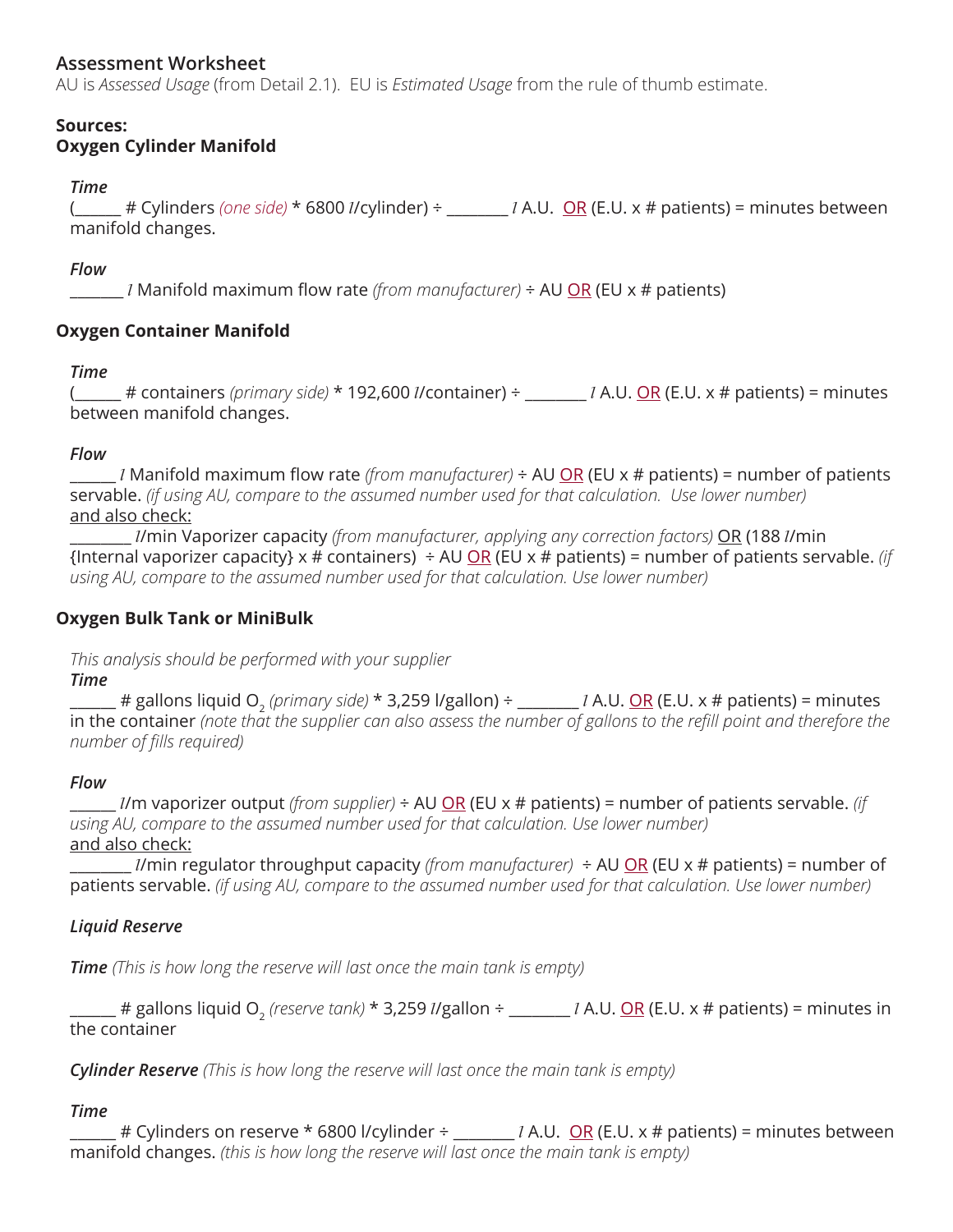## **Medical Air Cylinder Manifold**

*Time*

 $($   $#$  Cylinders *(one side)*  $*$  6800 *l/cylinder)*  $\div$  \_\_\_\_\_\_\_ *l* A.U. <u>OR</u> (E.U. x # patients) = minutes between manifold changes.

#### *Flow*

\_\_\_\_\_\_\_ l Manifold maximum flow rate *(from manufacturer)* ÷ AU OR (EU x # patients)

#### **Medical Air Compressor**

### *Flow*

(\_\_\_\_\_\_ output capacity per NFPA *(from manufacturer)(A) \* .85 (factor for desiccant dryers purge)* ÷ \_\_\_\_\_\_\_\_ l A.U. OR (E.U. x # patients) = number of patients servable. *(if using AU, compare to the assumed number used for that calculation. Use lower number)*

### *Surge Capacity*

\_\_\_\_\_\_ output capacity per NFPA *(from manufacturer) x* Total number of compressors/(total number of compressors -1) x 0.85 *(factor for desiccant dryers purge)* ÷ \_\_\_\_\_\_\_\_ l A.U. OR (E.U. x # patients) = number of patients servable. *(if using AU, compare to the assumed number used for that calculation. Use lower number)*

### **Piping : Main Lines**

### *Flow and pressure drop*

(1) Find pipe size at Source or main line valve.

(2) Estimate run from source to first major branch.

Use Detail 5 to estimate loss at the AU or EU rate of flow for the system in total (remember to include demand other than the emergency uses)

### **Piping : Zones**

### *Flow and pressure drop*

(1) Find pipe size at zone valve.

(2) Estimate run from source to most distant outlet from the zone valve.

(3) Use Detail 5 to estimate loss at the AU or EU rate of flow for that zone.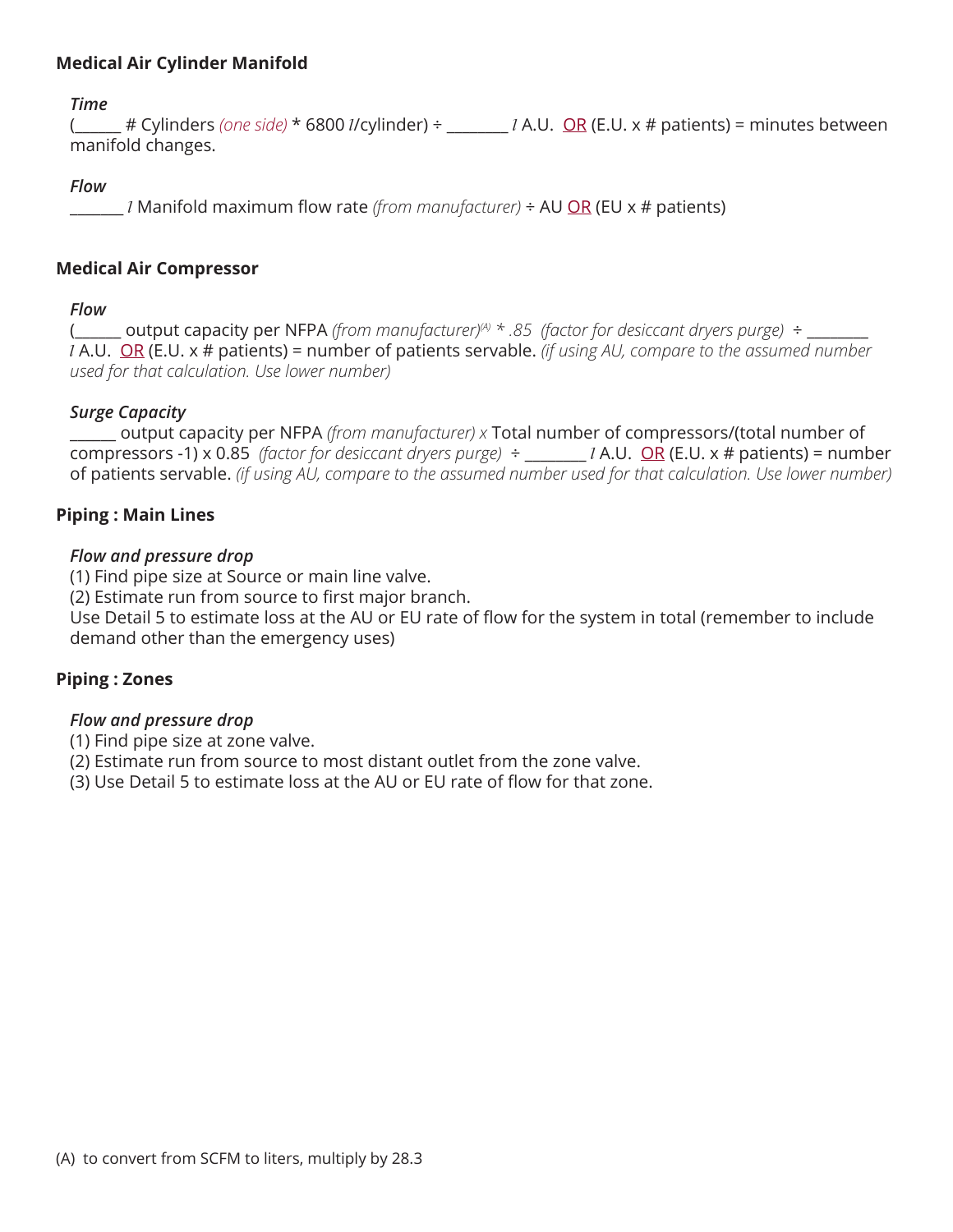| Detail 5 55 psi Piping Pressure Loss Data         |                                                                                                                                            |       |                 |       |       |
|---------------------------------------------------|--------------------------------------------------------------------------------------------------------------------------------------------|-------|-----------------|-------|-------|
| AU or EU<br>Liters per<br>Minute @<br>68°F & 14.7 | Pressure Drop for Air in Pounds per Square Inch per 100 feet of Type L<br>Copper Pipe for Air at 55 psi Gauge Pressue and 68°F Temperature |       |                 |       |       |
| psia                                              |                                                                                                                                            |       |                 |       |       |
|                                                   | 1/2"                                                                                                                                       | 3/4"  |                 |       |       |
| 40                                                | 0.037                                                                                                                                      | 0.006 |                 |       |       |
| 50                                                | 0.055                                                                                                                                      | 0.008 |                 |       |       |
| 60                                                | 0.075                                                                                                                                      | 0.011 |                 |       |       |
| 70                                                | 0.098                                                                                                                                      | 0.015 |                 |       |       |
| 80                                                | 0.123                                                                                                                                      | 0.019 |                 |       |       |
| 90                                                | 0.151                                                                                                                                      | 0.023 | 1 <sup>II</sup> |       |       |
| 100                                               | 0.182                                                                                                                                      | 0.028 | 0.008           |       |       |
| 120                                               | 0.250                                                                                                                                      | 0.038 | 0.011           |       |       |
| 140                                               | 0.327                                                                                                                                      | 0.049 | 0.014           |       |       |
| 160                                               | 0.413                                                                                                                                      | 0.062 | 0.018           |       |       |
| 180                                               | 0.508                                                                                                                                      | 0.076 | 0.022           |       |       |
| 200                                               | 0.612                                                                                                                                      | 0.092 | 0.026           |       |       |
| 220                                               | 0.724                                                                                                                                      | 0.108 | 0.031           |       |       |
| 240                                               | 0.844                                                                                                                                      | 0.126 | 0.036           |       |       |
| 260                                               | 0.972                                                                                                                                      | 0.145 | 0.041           |       |       |
| 280                                               | 1.109                                                                                                                                      | 0.165 | 0.046           |       |       |
| 300                                               | 1.253                                                                                                                                      | 0.187 | 0.052           |       |       |
| 320                                               | 1.405                                                                                                                                      | 0.209 | 0.059           |       |       |
| 340                                               | 1.565                                                                                                                                      | 0.233 | 0.065           |       |       |
| 360                                               | 1.733                                                                                                                                      | 0.258 | 0.072           |       |       |
| 380                                               | 1.908                                                                                                                                      | 0.283 | 0.079           | 11/4" |       |
| 400                                               | 2.091                                                                                                                                      | 0.310 | 0.087           | 0.032 |       |
| 450                                               | 2.581                                                                                                                                      | 0.382 | 0.107           | 0.039 |       |
| 500                                               | 3.117                                                                                                                                      | 0.461 | 0.129           | 0.047 |       |
| 550                                               | 3.698                                                                                                                                      | 0.546 | 0.152           | 0.056 |       |
| 600                                               | 4.323                                                                                                                                      | 0.637 | 0.178           | 0.065 |       |
| 650                                               | 4.993                                                                                                                                      | 0.735 | 0.205           | 0.075 |       |
| 700                                               | 5.707                                                                                                                                      | 0.839 | 0.234           | 0.086 |       |
| 750                                               |                                                                                                                                            | 0.949 | 0.264           | 0.097 | 11/2" |
| 800                                               |                                                                                                                                            | 1.065 | 0.296           | 0.108 | 0.047 |
| 850                                               |                                                                                                                                            | 1.187 | 0.330           | 0.121 | 0.053 |
| 900                                               |                                                                                                                                            | 1.315 | 0.365           | 0.134 | 0.058 |
| 950                                               |                                                                                                                                            | 1.449 | 0.402           | 0.147 | 0.064 |
| 1000                                              |                                                                                                                                            | 1.589 | 0.441           | 0.161 | 0.070 |
| 1100                                              |                                                                                                                                            | 1.886 | 0.523           | 0.191 | 0.083 |
| 1200                                              |                                                                                                                                            | 2.206 | 0.611           | 0.223 | 0.097 |
| 1300                                              |                                                                                                                                            | 2.548 | 0.705           | 0.257 | 0.112 |
| 1400                                              |                                                                                                                                            | 2.913 | 0.806           | 0.293 | 0.128 |
| 1500                                              |                                                                                                                                            | 3.300 | 0.912           | 0.332 | 0.144 |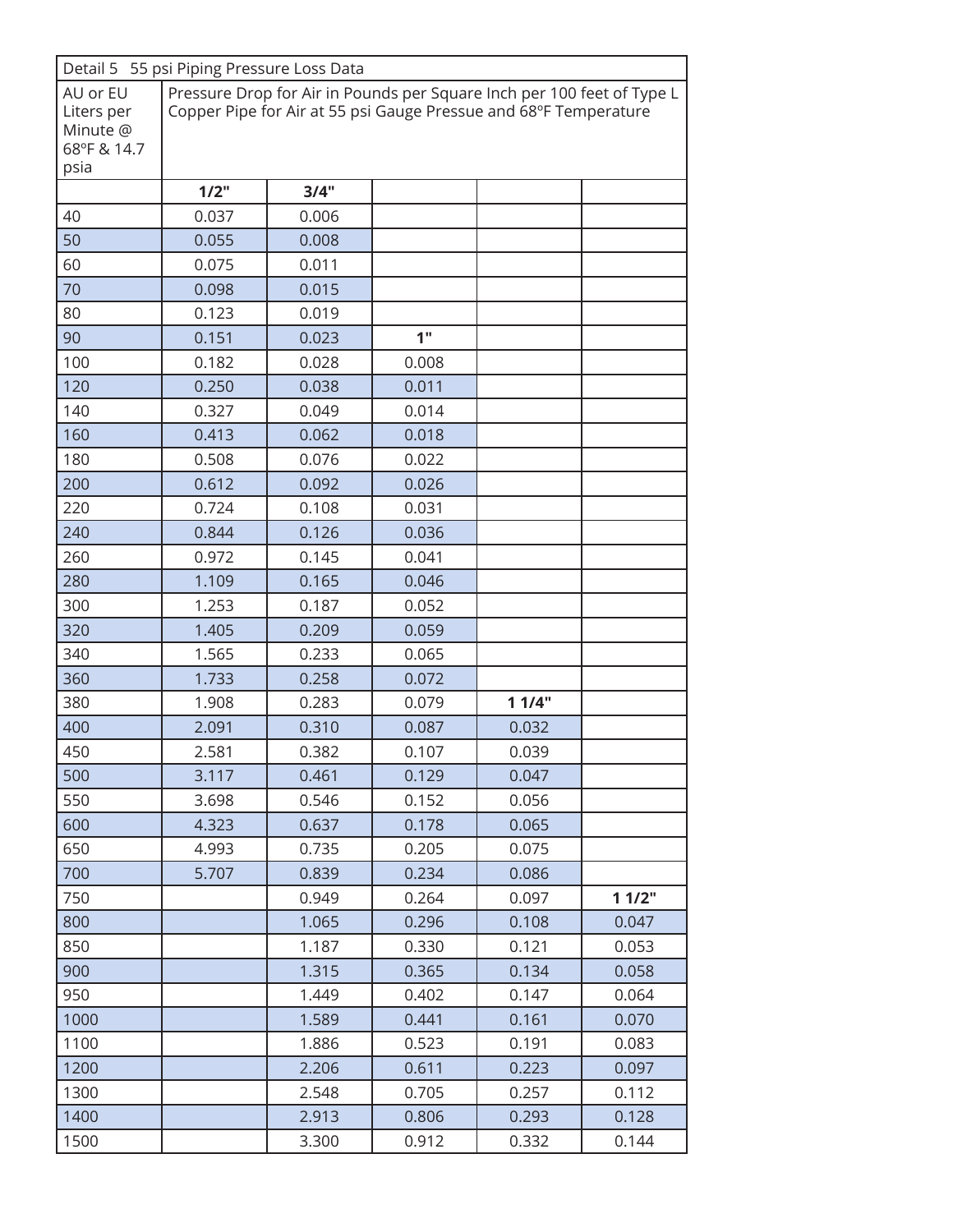|                        | Detail 5 55 psi Piping Pressure Loss Data                                                                                                  |                 |       |       |                 |       |       |
|------------------------|--------------------------------------------------------------------------------------------------------------------------------------------|-----------------|-------|-------|-----------------|-------|-------|
| AU or EU<br>Liters per | Pressure Drop for Air in Pounds per Square Inch per 100 feet of Type L Copper Pipe for Air at 55 psi<br>Gauge Pressue and 68°F Temperature |                 |       |       |                 |       |       |
| Minute @               |                                                                                                                                            |                 |       |       |                 |       |       |
| 68°F & 14.7            |                                                                                                                                            |                 |       |       |                 |       |       |
| psia                   |                                                                                                                                            |                 |       |       |                 |       |       |
|                        | 3/4"                                                                                                                                       | 1 <sup>''</sup> | 11/4" | 11/2" | 2 <sup>''</sup> |       |       |
| 1600                   | 3.709                                                                                                                                      | 1.024           | 0.373 | 0.162 | 0.043           |       |       |
| 1700                   | 4.140                                                                                                                                      | 1.142           | 0.415 | 0.180 | 0.048           |       |       |
| 1800                   | 4.592                                                                                                                                      | 1.266           | 0.460 | 0.200 | 0.053           |       |       |
| 1900                   | 5.066                                                                                                                                      | 1.396           | 0.507 | 0.220 | 0.058           | 21/2" |       |
| 2000                   |                                                                                                                                            | 1.532           | 0.556 | 0.241 | 0.064           | 0.023 |       |
| 2250                   |                                                                                                                                            | 1.895           | 0.687 | 0.298 | 0.079           | 0.028 |       |
| 2500                   |                                                                                                                                            | 2.293           | 0.831 | 0.360 | 0.095           | 0.034 |       |
| 2750                   |                                                                                                                                            | 2.726           | 0.987 | 0.428 | 0.113           | 0.040 |       |
| 3000                   |                                                                                                                                            | 3.193           | 1.155 | 0.500 | 0.132           | 0.047 |       |
| 3250                   |                                                                                                                                            | 3.694           | 1.335 | 0.578 | 0.153           | 0.054 |       |
| 3500                   |                                                                                                                                            | 4.228           | 1.527 | 0.660 | 0.174           | 0.062 |       |
| 3750                   |                                                                                                                                            | 4.796           | 1.731 | 0.748 | 0.197           | 0.070 |       |
| 4000                   |                                                                                                                                            |                 | 1.946 | 0.841 | 0.222           | 0.078 |       |
| 4250                   |                                                                                                                                            |                 | 2.173 | 0.938 | 0.247           | 0.087 |       |
| 4500                   |                                                                                                                                            |                 | 2.411 | 1.041 | 0.274           | 0.097 |       |
| 4750                   |                                                                                                                                            |                 | 2.661 | 1.148 | 0.302           | 0.107 |       |
| 5000                   |                                                                                                                                            |                 | 2.922 | 1.260 | 0.331           | 0.117 |       |
| 5500                   |                                                                                                                                            |                 | 3.477 | 1.499 | 0.394           | 0.139 | 3"    |
| 6000                   |                                                                                                                                            |                 | 4.077 | 1.756 | 0.461           | 0.162 | 0.069 |
| 6500                   |                                                                                                                                            |                 | 4.721 | 2.032 | 0.533           | 0.188 | 0.080 |
| 7000                   |                                                                                                                                            |                 |       | 2.326 | 0.609           | 0.214 | 0.091 |
| 7500                   |                                                                                                                                            |                 |       | 2.638 | 0.691           | 0.243 | 0.103 |
| 8000                   | 4"                                                                                                                                         |                 |       | 2.969 | 0.777           | 0.273 | 0.116 |
| 8500                   | 0.033                                                                                                                                      |                 |       | 3.318 | 0.867           | 0.305 | 0.129 |
| 9000                   | 0.037                                                                                                                                      |                 |       | 3.684 | 0.962           | 0.338 | 0.143 |
| 9500                   | 0.041                                                                                                                                      |                 |       | 4.069 | 1.062           | 0.373 | 0.158 |
| 10000                  | 0.045                                                                                                                                      |                 |       | 4.471 | 1.166           | 0.409 | 0.173 |
| 10500                  | 0.049                                                                                                                                      |                 |       | 4.890 | 1.275           | 0.447 | 0.189 |
| 11000                  | 0.053                                                                                                                                      |                 |       |       | 1.388           | 0.486 | 0.206 |
| 11500                  | 0.057                                                                                                                                      |                 |       |       | 1.505           | 0.527 | 0.223 |
| 12000                  | 0.062                                                                                                                                      |                 |       |       | 1.627           | 0.570 | 0.241 |
| 13000                  | 0.072                                                                                                                                      |                 |       |       | 1.884           | 0.659 | 0.279 |
| 14000                  | 0.082                                                                                                                                      | 6"              |       |       | 2.158           | 0.755 | 0.319 |
| 15000                  | 0.093                                                                                                                                      | 0.013           |       |       | 2.449           | 0.856 | 0.362 |
| 16000                  | 0.104                                                                                                                                      | 0.015           |       |       | 2.758           | 0.963 | 0.407 |
| 17000                  | 0.116                                                                                                                                      | 0.017           |       |       | 3.083           | 1.076 | 0.455 |
| 18000                  | 0.129                                                                                                                                      | 0.018           |       |       | 3.425           | 1.195 | 0.505 |
| 19000                  | 0.142                                                                                                                                      | 0.020           |       |       | 3.784           | 1.320 | 0.557 |
| 20000                  | 0.156                                                                                                                                      | 0.022           |       |       | 4.160           | 1.450 | 0.612 |